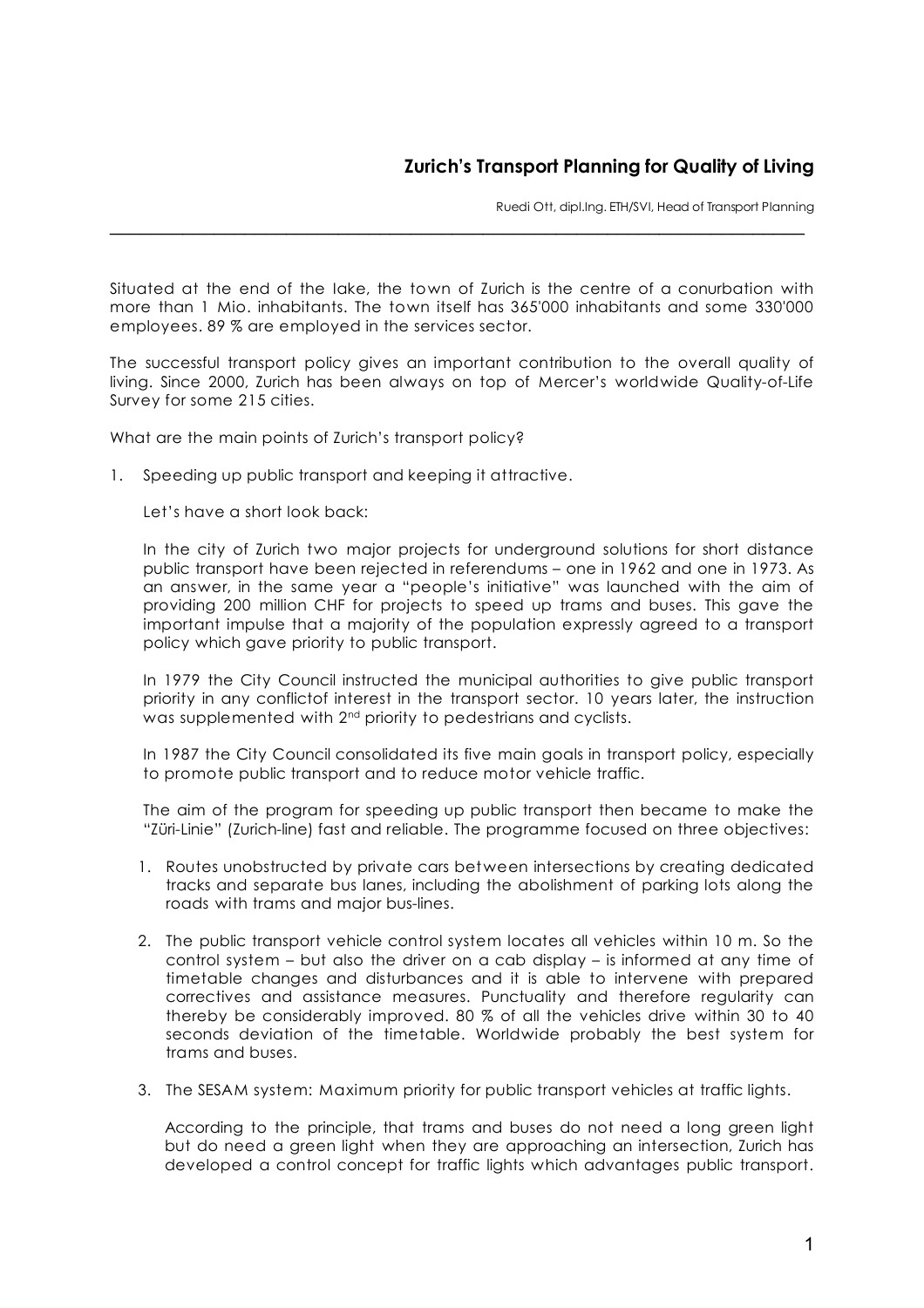The system can be used by every tram and bus at all intersections regulated by traffic lights and independently of the time-table.

The advantages of this control system are:

- Trams and buses obtain a green light when they really need it.
- If there is a series o traffic lights, the traffic computer usually actuates green all the way for public transport vehicles.
- When traffic lights are located directly after stops, the tram or bus signalises its arrival at the stop. After 10 to 15 seconds the light switches green and stays on until the departure signal is given after the vehicle has passed.

Let's go on a level further:

The city of Zurich is one of the 171 municipalities in the Canton of Zurich. In the nineties, the parliament of the Canton defined the guiding principles for settlement structure: compacting as well as concentration in areas with good access to public transport.

With these guidelines the parliament reacted to the milestone on May 1990, namely the opening of the S-Bahn, the suburban railway. Approved by referendum, the investment amounted round about 2 billion CHF. The main part of the regional S-Bahn project was the construction of a four track through-station underground, combined with a new tunnel under the old city centre and the Zürichberg. This meant a doubling of capacity of the former bottleneck located by the central station and made it possible to introduce new connections and diametrical lines within the city. Thanks to this, a 420 km network of railways has been established serving the whole conurbation.

The S-Bahn system also includes a basic interval timetable, tariff agreement with free transfer between modes and the incorporation of the individual transport operators within the Zurich Transport Authority (ZVV). The attractive network runs in the whole Canton of Zurich. (Approx. 50 km north-south and 40 km east-west.) And it includes railways, trams, buses etc. as well as cable-cars, boats and riverboats.

Seating capacity was raised and since is being used by the passengers: today - 15 years later after introduction - double as much passengers cross the city border each day by train.

Development and transport planning is coordinated: The Cantonal Public Transport Act of 1988 and the relevant Transport Supply Order entail the provision of good public transport services for all continuous built-up areas with at least 300 inhabitants, jobs or trainees/students. "Good" means that there must be a bus or tram stop in a catchments area within a distance of 400 m or a train stop within a distance of 750 m with at least one service per hour.

But notice: This is the standard for everywhere in the canton, even in the mountain area. In the city of Zurich, trams and buses run by 6-8 minutes headway and the walking distance to the stops is less than 300 m.

Next level:

In addition to the S-Bahn, the federal railway connect nationwide long-distance traffic between the Swiss cities based on the junction principle and with timetable intervals of one our, on the main routes of 30 minutes. This requires accurate travelling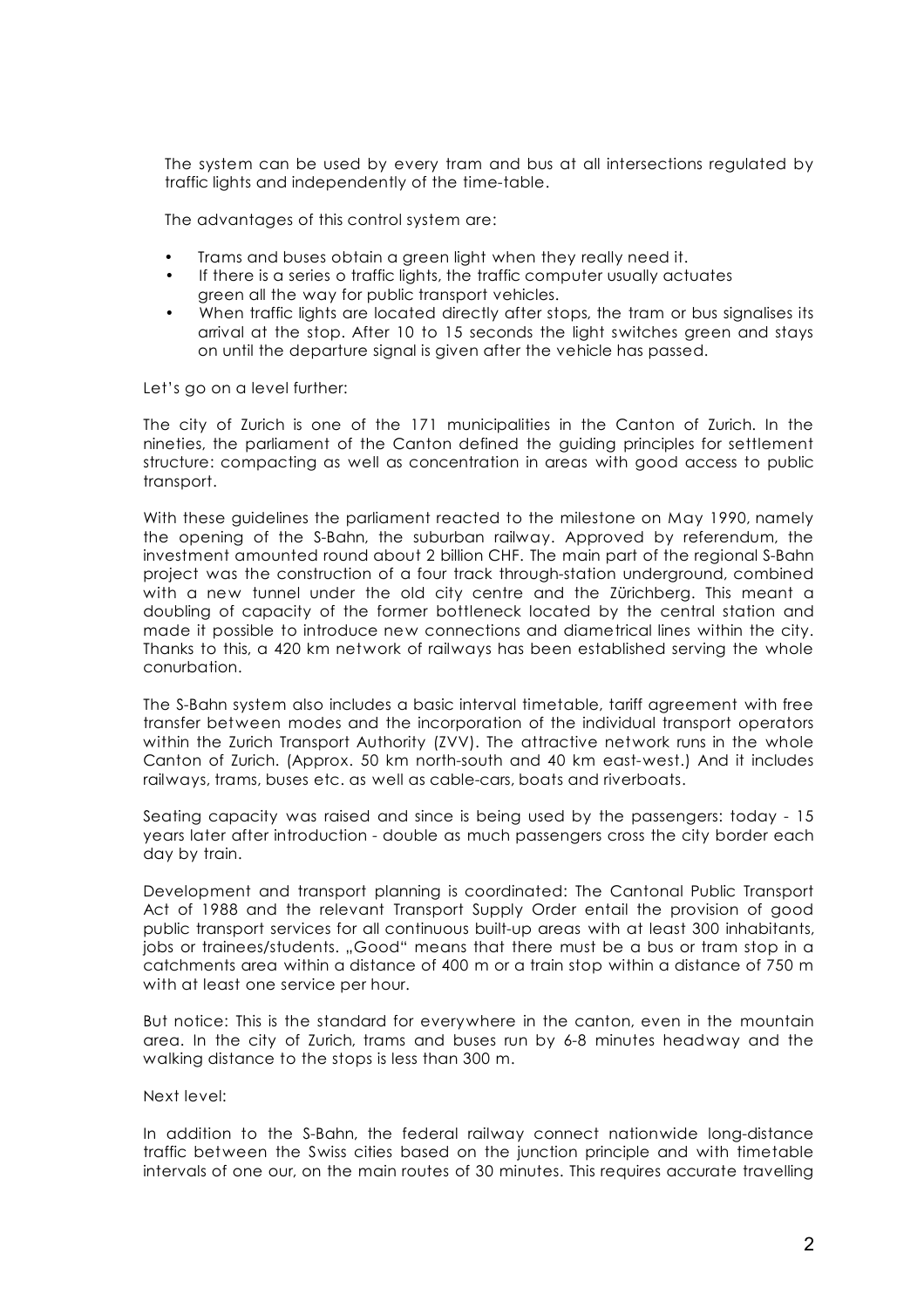times between junctions. (Just before the full hour, all trains arrive at the major cities. Everybody can change the train. Just after the full hour, the trains leave the stations.) This "Bahn 2000-system" is based on the motto "Not as fast as possible but as fast as necessary" and went nationwide into service on Dec. 2004. In Zurich, the system is already running for more than 10 years.

All together, Switzerland has an almost perfect "service public" in mass transport. Therefore, the social prestige of public transport for journeys of all lengths and purposes has traditionally been high and remained up until these days. Even bank directors and ministers of state can afford to travel by tram, bus or train – and they do! Central element in public transport is the construction of integral transport chains from local to transit transport, in form of nationwide, well-coordinated offers involving all available transport means. Including walks to stops and stations.

Now, how do we get the people on the public transport system, how do they become customers?

Infrastructure improvements are just the assumptions. Marketing and a self confident appearance on the Zurich transport market ("We are number one", "We are the key to your quality of living") contribute just as much to public transport: The rainbow card e.g. is a kind of a club membership card for public transport users. Another example: the price of public transport is included in the price of tickets for major sporting and cultural events; the transport operators act as co-sponsors of events.

With more than 300 million passengers a year, public transport predominates in Zurich's traffic. The aim is not only to maintain but also to improve this market position. And that means a lot of work: Every year about one fourth of all inhabitants move houses. So every year the Zurich Transport Authority has to acquire the same number of customers just in order to keep the status quo.

(E.g. continuous campaigns with posters etc. are necessary.)

- 2. Traffic management by means of a dynamic control system. It is the aim to move or transport a high number of people, not metal boxes. The efficiency of the transport system as a whole is the key.
- 3. Parking space planning is meant to provide effective support for transport policy. The most important measures are therefore those which deal with parking on private property: the Parking Ordinance regulates in particular the number of mandatory parking spaces in new buildings and conversions as well as the maximum permissible number of extra parking spaces. In addition, where good or very good public transport services exists, more areas have been sorted out for further reductions. The designation of these areas is also related to clean air requirements.

Measures concerning on-street parking do come within the usual scope of action by the authorities, but in Zurich they play only a minor role in quantitative terms. On the qualitative side however, priority can be given to special user categories, in particular to the inhabitants in residential areas and to visitors and customers in the city centre.

In the city centre the number of parking places for visitors and customers is limited to the level of the year 1990. That means, when a new public parking garage opens, the same number of street parking places must be eliminated.

And still, in certain areas, especially in new development areas where we have a lack of spare capacity on the road network, we need severer parking restrictions or even new approaches. What we try to do at the moment is to implement a new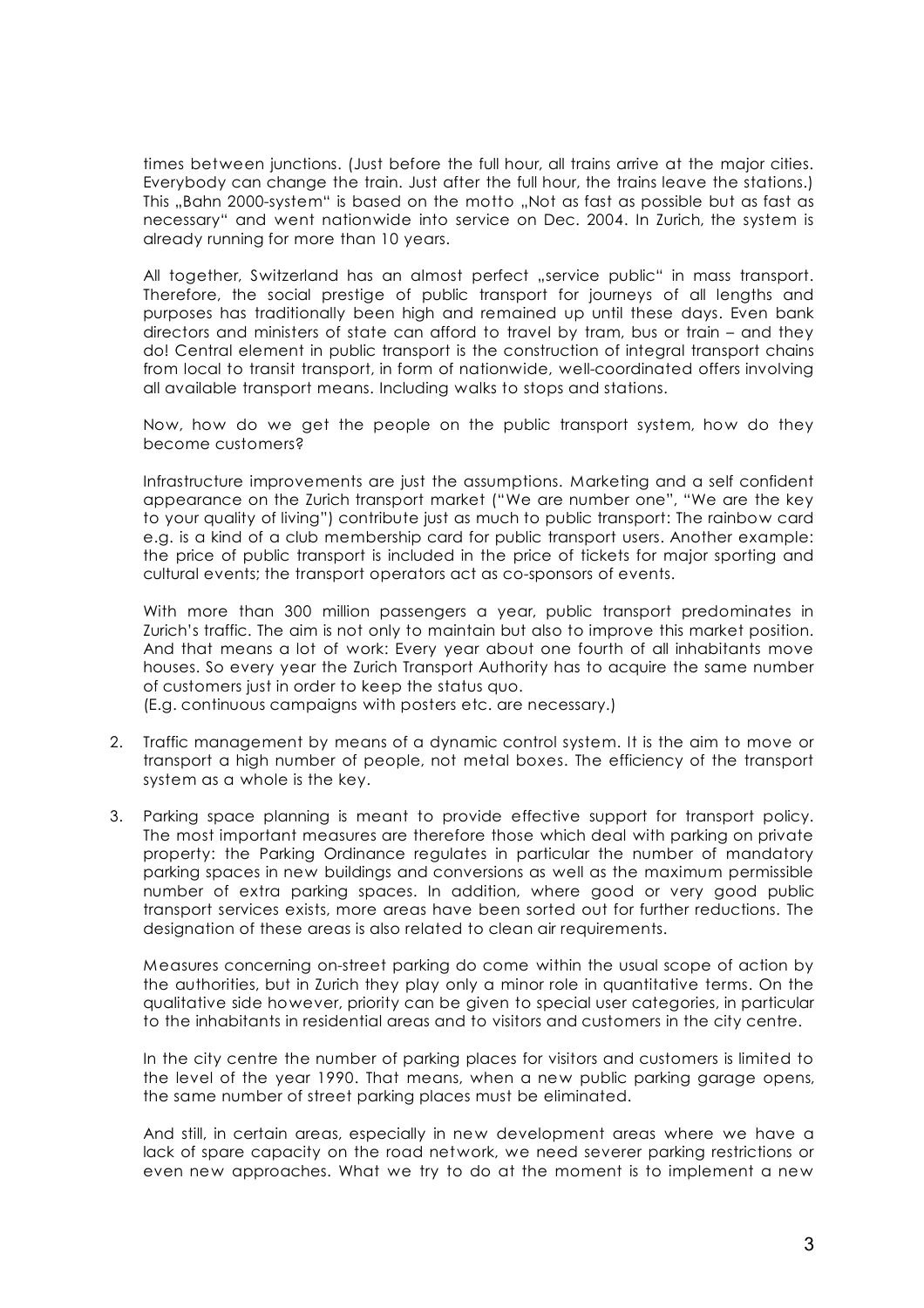"access contingent" model, which gives more flexibility for owners in the use of their parking lots. This replaces the concept of fixing a number of parking places by specifying the number of in and out movements by car per day, with a daily average limit over a six month-period. Movements in excess of this limit will lead to action against the landowners

- 4. Good living conditions: Traffic calming in residential areas with town-wide speed 30 limits.
- 5. Good conditions for human powered mobility, walking and cycling: Remember, walking is the first and the last mile of the public transport chain. Every public transport passenger is also a pedestrian, so the waiting areas at stops and the walks to them must be attractive. Indeed, if people no longer leave their homes on foot, whether because of unattractive footpaths, detours, pollution, security problems or because they feel that, as pedestrians, they are not treated as participants in traffic in their own right, it will not be possible to promote the use of public transport instead of the car.

Walking is the glue of the transport system. And without pedestrians, the city is dead, the urban quality is lost. Therefore a vast number of minor improvements for everyday-walking are more valuable than single bigger objects for prestige.

Emotions are very important for cyclists. Therefore promoting cycling has to take care about this fact.

In Zurich we usually don't separate bike-traffic, but integrate it. This is also more compatible to urban design.

6. Soft policies for a sustainable mobility management: Information, e.g. the "Zurich mobil"- package for new residents (including facts about the car sharing-concept). Advisory board, public awareness and education, new offers in the mobility behaviour etc are other examples of mobility management.

The project "Mobilspiele/mobility games" was running during summer 2003. The aim of the project was to ask questions and to inform, but also to irritate people and to entertain. The follow-up campaigns were dedicated 2004 to cycling and 2005 to walking. (Also in 2005, the international conference WALK 21 took place in Zurich.) The campaign 2006 is dedicated to multimodal mobility.

- 7. A culture of networking and step-by-step politics: Project management staff from all departments ensures that all measures are implemented in the same direction. Even the smallest decision – irrespective of whether it concerns public transport, private car transport, parking policy, etc. – must be taken in the light of the overall plan. After about 30 years of intensive activity, the mobility policy of Zurich has for a long time shaped the thinking and action of all those working in local government. Pragmatically, advancing by smaller or larger steps, they have assembled the many components to form a whole.
- 8. And the backbone of all is having a consistent and sustainable policy.

In May 2001, the City Council of Zurich adopted a new mobility policy, designed to maintain the successful transport policy of the last decades while working towards sustainability. The guidelines are now: